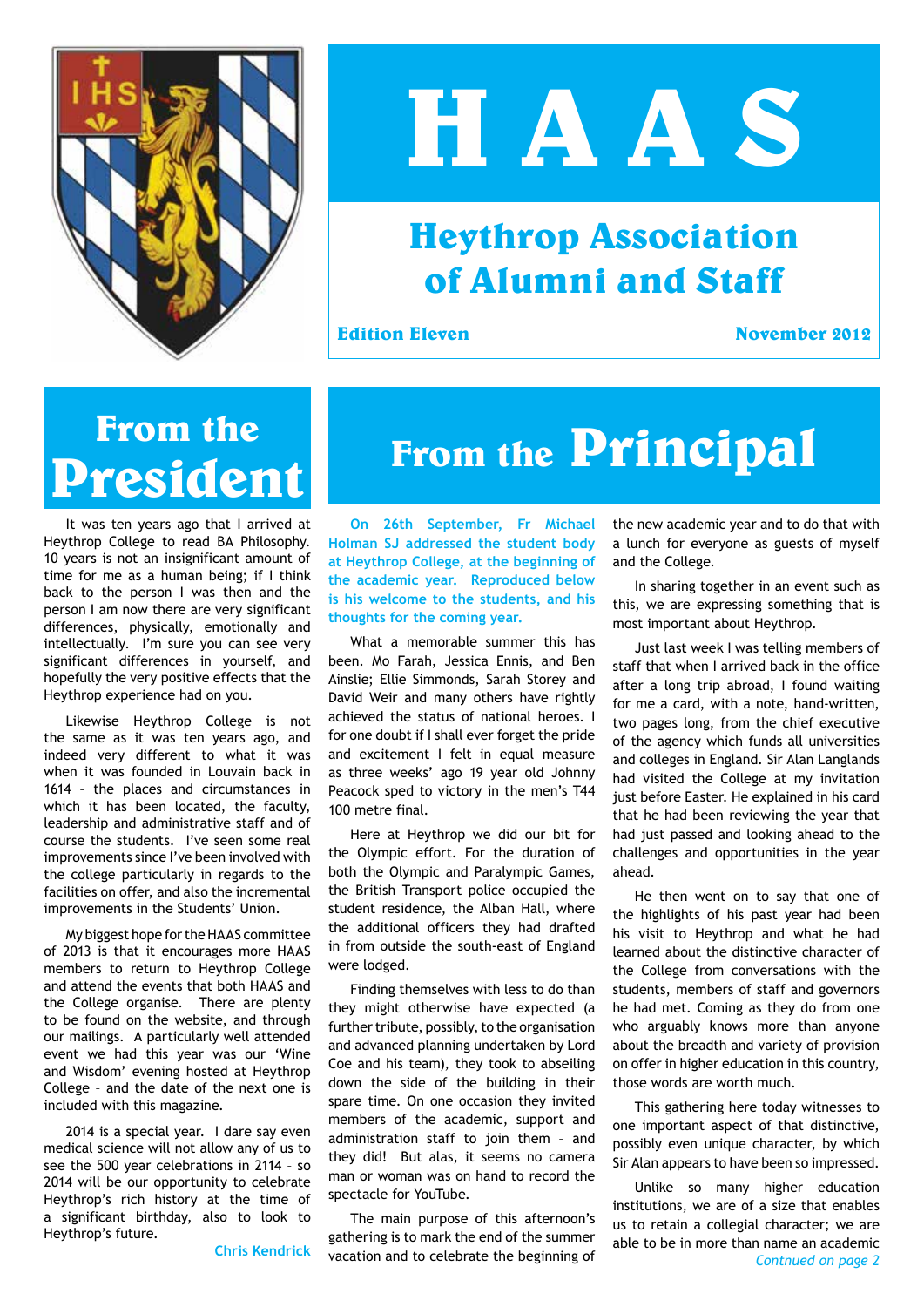community, a community of students and scholars, able to sit down or stand around and share a meal together. A number of you will already have experienced this feature of Heythrop life during one or other of our open days and it's a characteristic of this college which has impressed me in my first months as Principal.

What unites us is an interest in, often a passion for, two academic disciplines which can open doors not only to knowledge but to wisdom and which can equip us not only for employment but also, if we are so minded, and our students have for centuries been so minded, to make a positive difference to those others with whom we share this planet, especially those most in need.

Our community comes from many places, embraces younger and older students who represent many cultures, many religious and secular perspectives. We study in the library together, sit sideby-side in lectures together, pursue our interest in some of life's most significant questions and argue in seminars together - and we can stand around and sit around and share a meal together. This is the character of our College which we celebrate today and in many ways this character represents the Jesuit tradition of Catholic higher education – the tradition in which we stand - at its best.

If the end of the academic year was the moment Sir Alan chose to look back over the year that had passed and look forward to the opportunities and challenges of the year ahead, I happen to do that at times such as this, at the beginning of the new academic year.

One of the features of the Heythrop community which I have come to appreciate in the last nine months, since January when I arrived as Principal, is the active participation of students in the business of the college: in many conversations joining members of staff and governors in committees about academic programmes, performance, policy and the strategic direction of the College. Indeed, just last Friday, the President and the Vice President of the Student Union, Ashley Doolan and Alex Hackett, made valuable contributions to the day which Governors each year set aside to discuss strategy.

I value this participation: the students' perspective is crucial and that's why I owe you it to you all, now and at regular intervals in the future, to provide a report on where we are, where we are going, and why. And if we can find other forums in which to discuss these and other points, that in my book would be an added bonus.

What matters much to me, even most



of all, is your achievement. It matters that you fulfil your potential and that we do all we can to help you do that. That's why, when showing visitors around, we stop at the undergraduate examination results on the notice boards on the corridor leading from here to the dining room. For sure, each result tells a story. One student who obtained a first was asked the secret of his success. Note this: "I attended every tutorial" was his reply.

We now have the enrolment figures for all our Master's degrees. Numbers have held up and even increased despite the recession and the squeeze on our finances we are all experiencing: a sure sign that our reputation for the quality of our teaching and learning is sound and secure.

What's more, a university league table published in the Guardian newspaper some three months ago indicated that we added more value to student performance than some of those larger colleges and universities which we might consider our principle competitors. All this is good news.

But making sure we move further forward is the thing. These past two terms we have done a great deal to review the ways in which we teach so now we have added small group seminar work in the first year of the undergraduate degrees in addition to the lectures and those one-toone tutorials which have been our staple for decades. We'll be looking for your feed-back on how these developments progress just as we will be looking for your participation in considering all the data we now have from the results of our National Student Survey which third year undergraduates here and everywhere up and down the country were encouraged to complete last March. All of this is about moving further forward.

And so too is this. It matters to us that those who teach you from the word go are experts in their field and that teaching is research informed. We say that to you at open days and we do what we can to deliver it, not least because what we hope that amongst those sitting here are some who will become the next generation of experts. Excellence in research enhances the reputation of any higher education institution. That's why I'm delighted that in my predecessor John McDade's time the College secured funding from the Society of Jesus, the founders and principal sponsors of this college, for three new research professorships – in Philosophy, in Systematic Theology and in Theological Ethics - for which we soon hope to advertise.

The quality of the student experience, the quality of the range of opportunities on offer, is important to us all. In this Freshers Week, those of you who are new to the College will be learning of all that is on offer through the Heythrop Student Union, through the University of London Union and in the other colleges' roundabout with which we have agreements with respect to the use of facilities. You will also have been informed about the opportunities available through our new student enrichment programme and during the coming year we will be seeking your help in identifying what more we can do to ensure that what we offer matches as near as possible your aspirations.

In this area of opportunity, I have some personal hopes. We will in the course of the next year be developing, what is not so well developed here, our international links with universities abroad. There is no doubt that colleges as far apart as New York, Sydney and Hong Kong are keen to investigate and develop partnerships with ourselves. I am concerned that in addition to offering their students opportunities for study in London, we also explore the possibility of our students from Heythrop studying for courses in their centres. That study would count (of course) towards your degree here from the University of London and in a way which will make your experience that much more distinctive.

There's not much doubt that such experiences can contribute to employment potential (something which of course we all have our eyes on) but equally important is the contribution such opportunities make to our personal development.

Talking of opportunities for such development, I hope you all get the chance to hear, from those who participated, about two chaplaincy ventures which took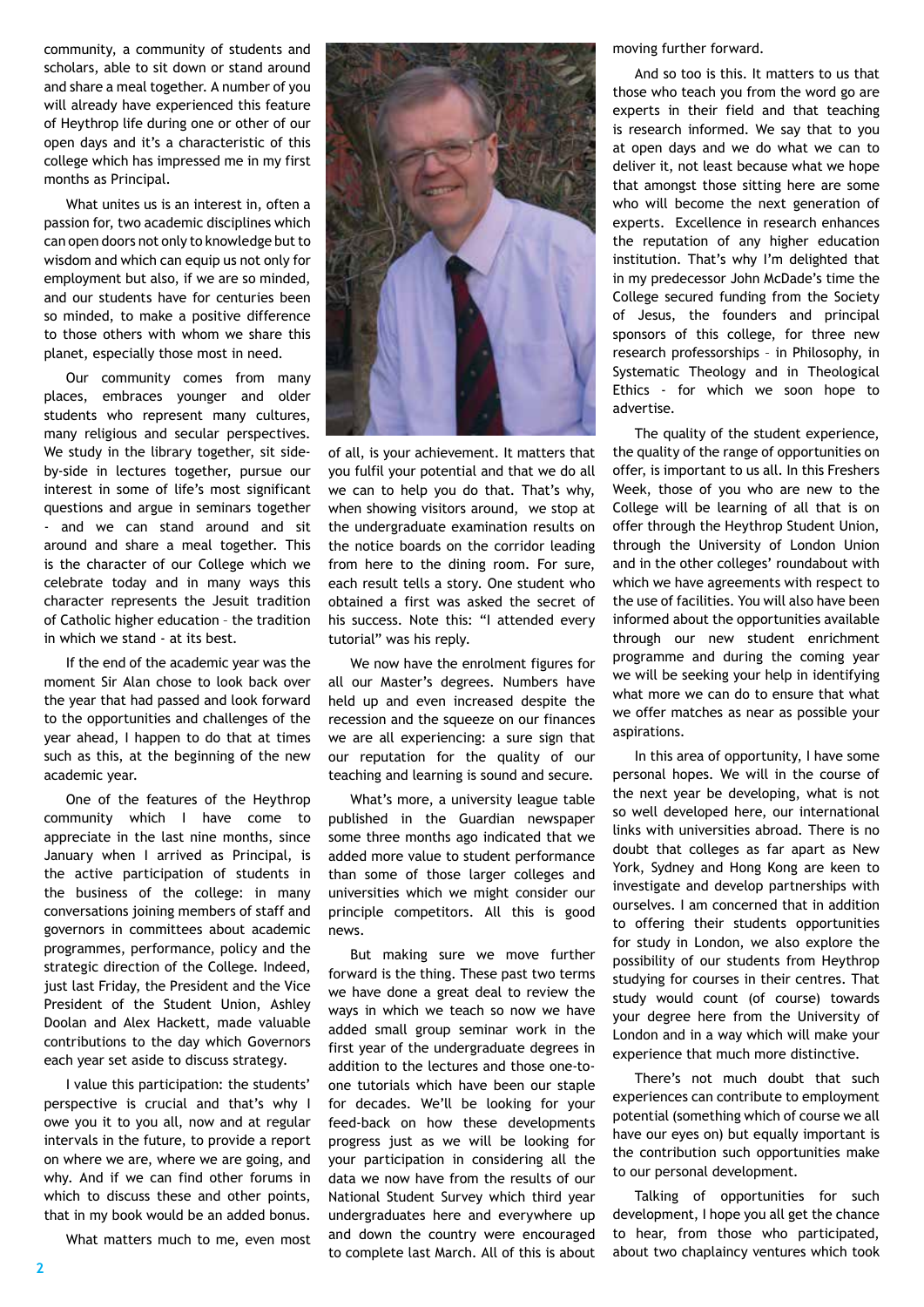place over the summer vacation. One party accompanied by Fr Rocco Viviano travelled to an international gathering of students at Taizé in France. Further afield, Fr David Stewart accompanied his party to Tanzania where they worked with children in the schools in the Jesuit mission in Dodoma. Both were impressive experiences for all concerned and both, I hope, will become regular events in the College calendar.

There is much talk in the media right now about the many changes which the higher education world is undergoing. You know better than most others what these changes amount to, arising as they do from the decision of the present government to charge higher fees, funded initially by student loans but, alas, bringing with it the likelihood of higher levels of student debt.

The initial impact of these changes is still far from clear but as you may have read in the newspapers, there are at least 30,000 or as many as 50 or even 60,000 fewer students beginning courses in universities this year compared with last.

Personally, I am not in favour of this policy. It seems to me it is one of the first duties of government to provide for, or at least contribute to, the education of the young and more generally I do question the introduction of market principles into the provision of public services. But, regrettably in my view, for the time being at least, the changes are here to stay - and we need to work well within them to the benefit of us all.

What the government has created is a more competitive market in higher education. All universities and colleges are doing all they can to ensure they are well placed in this market and Heythrop is no exception. And we need your participation, above all in the person of your representatives, in all those conversations in those committees, to make sure we do this well.

We are conducting a review of what we offer, to whom and how. Are there those who would benefit from our specialist teaching who can be reached in the new ways, through distance or blended learning? Your participation will help us answer those questions well.

We shall be doing all we can to proceed with what we have just begun: the upgrading of our facilities. You can help us set our priorities.

There is still much that can be done to ensure that the name of Heythrop College and the distinctive character and quality of what we have to offer gets well known. The assistance of our student ambassadors has been invaluable in recent months in visiting schools and in representing the College in UCAS fairs up and down the country. We will, I know, benefit from your contributions in various focus groups and not least in upgrading our web presence and our use of social media.

These days, there is rightly and understandably a concern about employment and the contribution which degree courses can make to future employment prospects. As members of the University of London's specialist college, we need to champion the importance of philosophy and theology. In part that means advertising the skills they teach and underlining the importance which employers attach to them. But we also need to find opportunities, perhaps through the National Union of Students, or through our participation in our various professional bodies, to engage those who shape policy in conversations about our subjects and the contribution they make to the social, cultural and intellectual capital of our nation which every government has a duty to safeguard and promote for all our sakes.

In a little more than a year, we will all be celebrating a remarkable anniversary, the 400th anniversary of the foundation of the Jesuit college which is now Heythrop College, at Louvain in Belgium in 1614. We understand this makes us the oldest Jesuit college of theology and philosophy – in continuous existence! – in the world. One key aspect of our work in the coming year will be to make plans for the celebration of this event.

This will of course be a time for looking back. We are planning an exhibition of our history and a conference will take place in the University in the summer of 2014 focussing on the significant contribution which Jesuit education has made in our own and in other academic disciplines.

This will also be a time for reflecting on and deepening our identity which far from being something historic makes a contribution today, throughout the Jesuit network of colleges and universities worldwide, to the education and personal development of more than 2 million students.

It is this tradition which underpins the particular features of this college which are widely appreciated and which Sir Alan appears to have been so impressed by during his short visit before Easter.

This is what persuades us and our supporters of the importance of providing the resources which enable you our undergraduate, postgraduate and research students to engage at depth with philosophy, theology and the psychology of religion; with the study of religions and with the study of the Abrahamic Religions.

This tradition explains the personal approach which we have to education and it explains why we offer opportunities, and want to offer still more opportunities, for the development of the whole person, and not only that aspect of your person which contributes to the well-being of our economy, important though that may be. And it is this tradition which commits us to excellence, to do what we say we will do and to do it well.

The world over this Jesuit tradition also means that we put what we have, as an institution and as individuals, at the service of others.

At Heythrop we reach out to others in many ways: to schools, be it in the A level conferences many of you may have attended in the past, or in training programmes for those who taught you; in the work of our centres and institutes, within the academic community and beyond; or in the partnerships we are beginning to develop with those who work with the neediest, far away in Tanzania or right here in London at the Cardinal Hume Centre in Victoria, just two or three miles from here.

I was very moved yesterday, as I am sure many of you were also, by reports I read in the newspapers of children and young people caught up in the civil war in Syria, too often victims of abuse who have suffered experiences which would break men and women five times their age.

On the front page of one of those newspapers was one such young child, a refugee, whose family home had been destroyed in a bombing raid.

"Some", as the report said, "are haunted by the deaths of relatives, friends and neighbours. Some hear the sound of shelling and shooting constantly replaying in their heads. Many have seen their homes and communities turned to rubble. A few have been tortured in detention".

If we can make the concerns of those who suffer, those in need, those excluded and those otherwise forgotten, our concerns, and in a way that truly befits an institution of higher education such as ours, we will celebrate our 400 years in a way which will add distinction to what is already highly regarded and widely welcomed as our particular, distinctive character.

Thank you for your patience, and my best wishes to you all for this term and the academic year that lies ahead.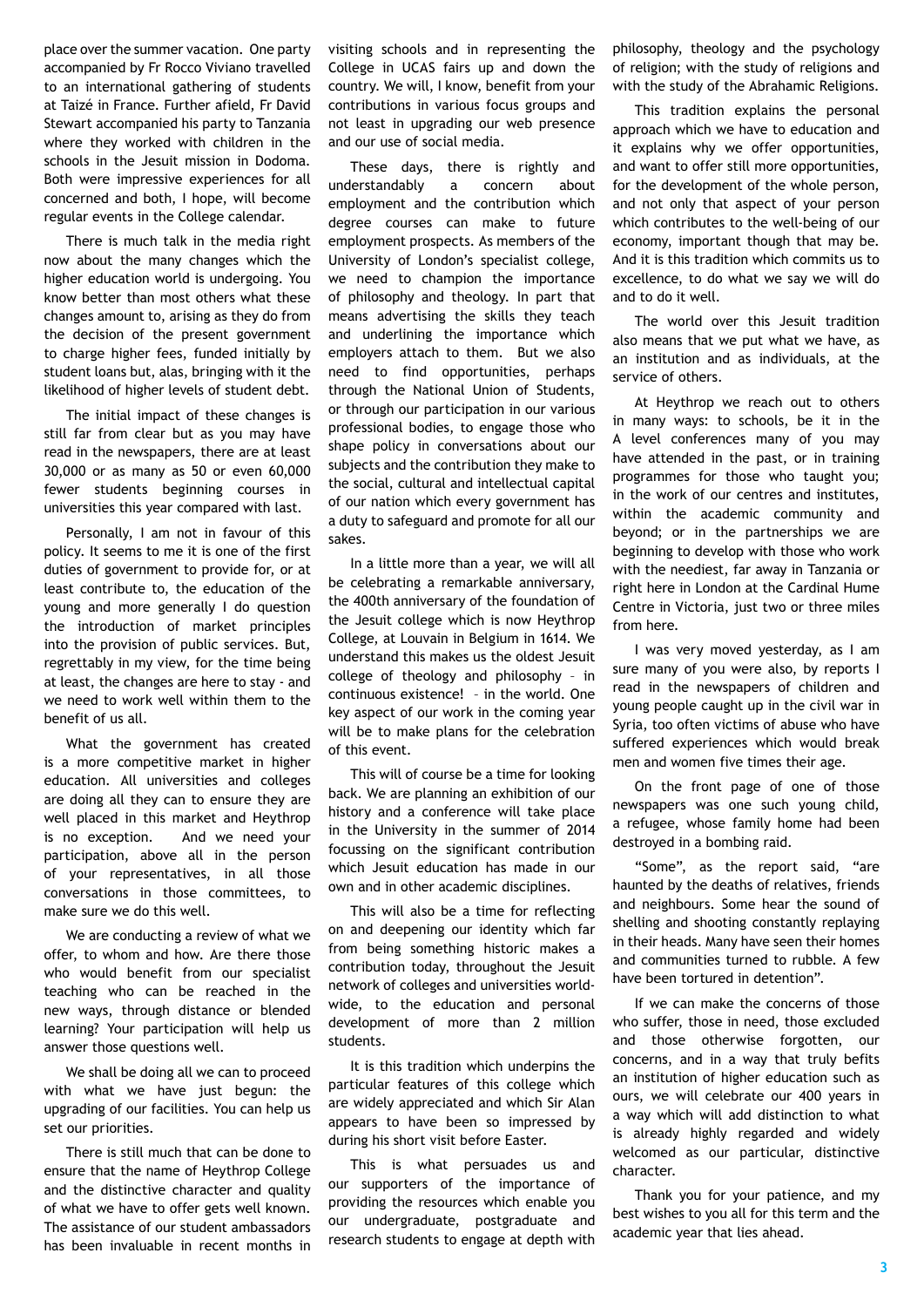### **The Donkey Club**

To mark and celebrate ten continuous years of the enigmatically named Donkey

Club, current members and alumni are organising a ten year birthday party on Saturday 23rd February 2013. The Donkey Club was founded by Rev Roy Dorey (RIP) and Chris Kendrick with the aim of encouraging people to appreciate real ale whilst bringing together students for good chat, companionship and discussion.

Over the last ten years the Donkey Club has held regular meetings at hostelries across

London – tracking down the best kept ale the city has to offer. In addition, the society has visited both local and national breweries to better understand the processes of producing quality ale, with

suggestions that one day it should create its own special edition beer. Other excursions have included weekend retreats and a London Bridge / pub walk.

The celebration will take place on Saturday 23rd February 2013, and will include a London brewery tour, late afternoon birthday cake and in the evening a tour of some of the best local pubs around Heythrop College, Kensington Square – if you

are interested in attending one or more parts please register your interest with c.kendrick@heythrop.ac.uk.

#### **Wine and Wisdom**

I was much gratified to be able to start my life as a Heythrop Alumnus at this excellent event. Being on the wining team made it all the more memorable and those involved with the organisation should feel most pleased with themselves. Fr. Simon was an excellent host; if he was quizmaster on the early evening weekday quiz shows my mother is so keen on then I might be persuaded to watch them! The usual traps quizmasters fall into of too much pop culture or mindlessly attempting to bring technology into proceedings were avoided.

 However; I was disturbed by the fact that I was the only person of my year present. The evening coincided with results day and the promise of complimentary refreshments (of which the quality was good but the quantity somewhat lacking) was clearly not enough to encourage folk away from post-result celebrations or depressions. This is a shame as those not in attendance missed out on an excellent



opportunity to recast their relationship with Heythrop for the future. My main emotion towards the college now is one of affection that I never really felt while still a student.

 I am looking forward to any future HAAS events and hope that more new alumni will join me and the thoroughly pleasant group of people that is HAAS.

> **Christopher Clarke** *BA Philosophy 2012*



### **Alumni Update**

#### **Where are you now?**

Keeping alumni records updated is a never-ending task – but a very pleasurable one when we hear from you about where you are and what you have been doing since leaving Heythrop.

If you have changed address (and this magazine has still somehow reached you), please let us have all your new contact details (address, phone, email) so that we can keep in touch, both by sending the magazine and also, in between two issues each year, by emailing you with details of current news and events. There is a lot going on here and we would like to share it with you! If you are in touch with other former students but think that they may have lost contact with us, please do encourage them to drop us a line.

#### **What did you do with your degree?**

We would like to give our current and future students an idea of the many careers which Heythrop graduates take up – to inspire them to think about what they could do with a Theology, Philosophy or Psychology 'plus' degree. So – what is your current employment, and previous positions? Did you undertake any additional study after Heythrop? How have the knowledge/skills/opportunities of your degree helped you in your role?

**Please email your replies to Annabel Clarkson at a.clarkson@heythrop.ac.uk**



**Appreciation Society**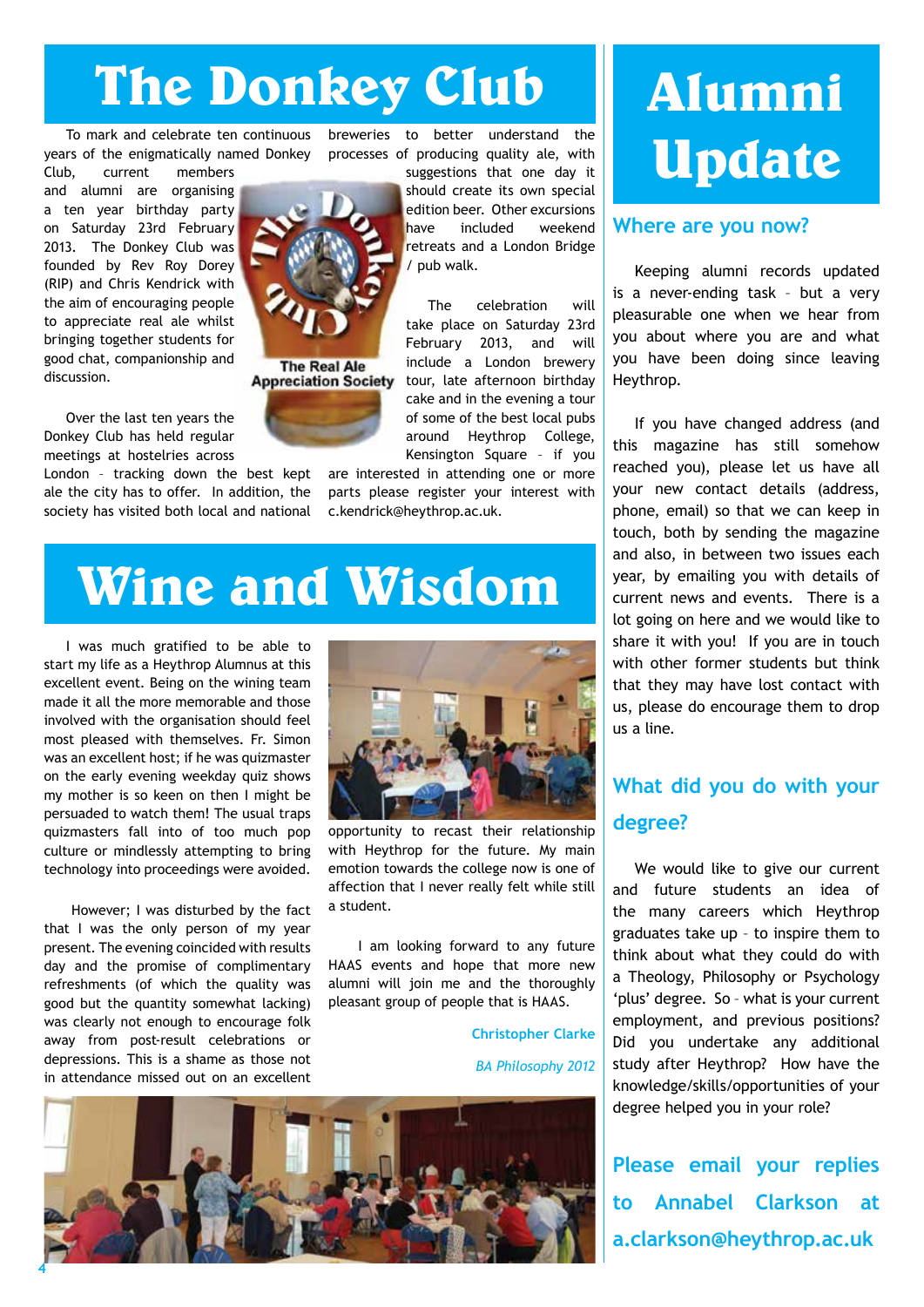### **Harrington: Then and Now** Anna Wheeler graduated with a BA

The small port of Harrington on the bleak Cumbrian coast was, during the late seventeenth and early eighteenth centuries, a busy industrial centre attracting workers to its harbour and the adjoining ship-building works, and to its coal mines and iron foundries. Among the migrants were my ancestors, a fact that has lead to my interest in what is today a little-noticed speck on the map.

Whilst searching through the old church records of Harrington, I came across a churchwardens' report which, in the Church of England, was filed every five years. (Churchwardens, elected annually, were in charge of all material matters pertaining to the parish church. The post, a feature of the pre-Reformation Church, as readers of Eamon Duffy's The Voices of Morebath will know, was, sadly, abolished by the Council of Trent). An extract of the report, dated 1690, is printed below:

I sent a photocopy to the local history group in Harrington with the comment that they must be glad to have escaped living in 1690. Back came the reply:

"Our parson has died recently. We have no hospital. We no longer have a doctor, midwife or nurse. We have no almshouses. Our school has been closed. But we have the most wonderful sunsets!"

There must be a lesson for our debtladen country to be learned from such a philosophy!

> **William Russell** *MA Contemporary Theology 1999 MTh Church History 2003*

9: We have not to spitals, Almer houses or schools in our parish Our Church-yard is decently hapt and will forced, there are or Church yard.  $Tutut$ :  $\infty$ Sure parson is lattly dead

2: We have neither publick nor private school in our partful '3: We have not phyluion Clynington or mid wife in our parish

#### **A Book to look out for:**

Gerard Russell (MA Philosophy of Religion 2006, and see page 9) has been awarded a Jerwood Award from the Royal Society of Literature for his book, **Heirs to Forgotten Kingdoms**, due to be published by Simon and Shuster in 2013. Further details, including a book review, to be published in the next edition of this magazine.

### **Radius**

Theology in 2003 and shortly after trained as an actor. She is interested in the links between performance, the arts and belief. Anna is a member of Radius, a drama group which may be of interest to theology and philosophy graduates alike:

 Radius welcomes people seeking to explore spiritual, social and ethical issues through drama. As a forum for discussion it encourages a relationship between theatre and faith within contemporary culture and promotes plays that throw light on the human condition. Radius offers scripts for performance, an assessment service for new plays, a series of study guides, a magazine and a programme of workshops. Radius is interested in all art forms, whether or not the form articulates a religious theme; and even if it does that theme may not be explicit. Radius was founded in 1929 and is a registered charity (charity number 214943). If you are at all interested, do visit the website www. radius.org.uk for The Religious Drama Society of Great Britain, Radius. Further information is also on Anna's blog http:// openplatforms.wordpress.com.

**Anna Wheeler**

*BA Theology 2003*



I noticed in the October 2011 edition of HAAS that you included on the front page the poem Come to the Edge, attributed to Guillaume Apollinaire.

However, we have recently examined this short poem in our informal poetry group, and I believe that it was in fact written by Christopher Logue. It was published in New Numbers (London: Cape, 1969) but was originally written for a poster advertising an Apollinaire exhibition at the Institute of Contemporary Arts in 1961 or 1962, titled "Apollinaire Said". Hence, the common misattribution of the poem.

I thought the above information might interest you, and readers of the magazine.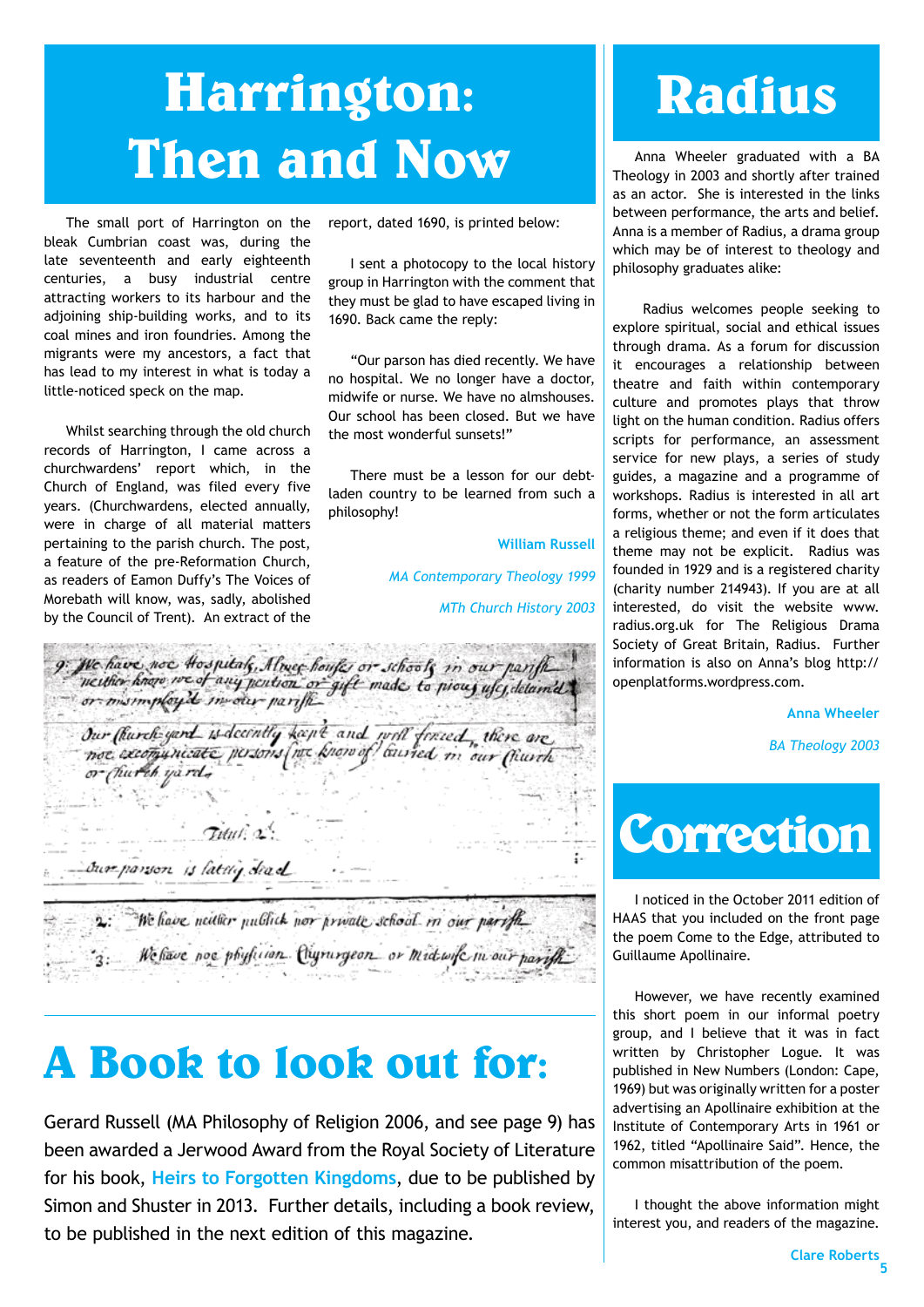### **P h i l o s o p h y**

Liz Asher (born 1978) studied at Heythrop College between 1996 and 1999. She graduated with a 2:1 in Western Philosophy.

Now a well-established artist in the field of Contemporary Christian art she explains her beginnings.

"The only artist in my family (immediate or extended) I studied art to A-level, but it was never more than an exercise in experimentation. I was sucked in by the ruse that all good modern art should be as *different* as possible – weird, crazy... shocking if you could.

I also studied Religious philosophy at A-level. My teacher – the stand-on-adesk-jump-about kind of eccentric was so inspiring that I went to Heythrop to continue the thrill.



I absolutely loved my time at Heythrop! Such a small college but where I made unforgettable friends – the best of them, Jules Green and Tom Marriage! Being the oldest college in the University of London, Heythrop oozed history and brilliant professors! My lectures at Heythrop, particularly those with Peter Vardy in Religious philosophy, were more inspiring than I'd imagined – When my brain wasn't addled by the twists and turns of debate I remember pondering the abyss of possibilities in answer to life's questions but that there could still be 'truth'.



Having not picked up a paintbrush for over a year, during 1998 my room in Commonwealth Hall halls of residence began to fill up with paintings. I would slot them behind my desk one behind the other till they became an unreasonable fixture. My mum came to visit and suggested I held an exhibition of them in our local library in Essex. This was received so well (with sales!!) that it became the first of many exhibitions. I have been so blessed to be able to exhibit in The V&A museum, the Bond Street Music Rooms, Birmingham's Bullring, Westminster, Southwark and Arundel Cathedrals The London Brompton



Oratory and even at Fatboy Slims concerts!

Then, in 2000, by an interior revelation

on hearing again the familiar story of the road to Damascus, I received a conversion. It came in answer to so many life and truth questions I had been sub consciously mulling over and after a period of about 6 years where I had not practised my faith even though I was a cradle Catholic.

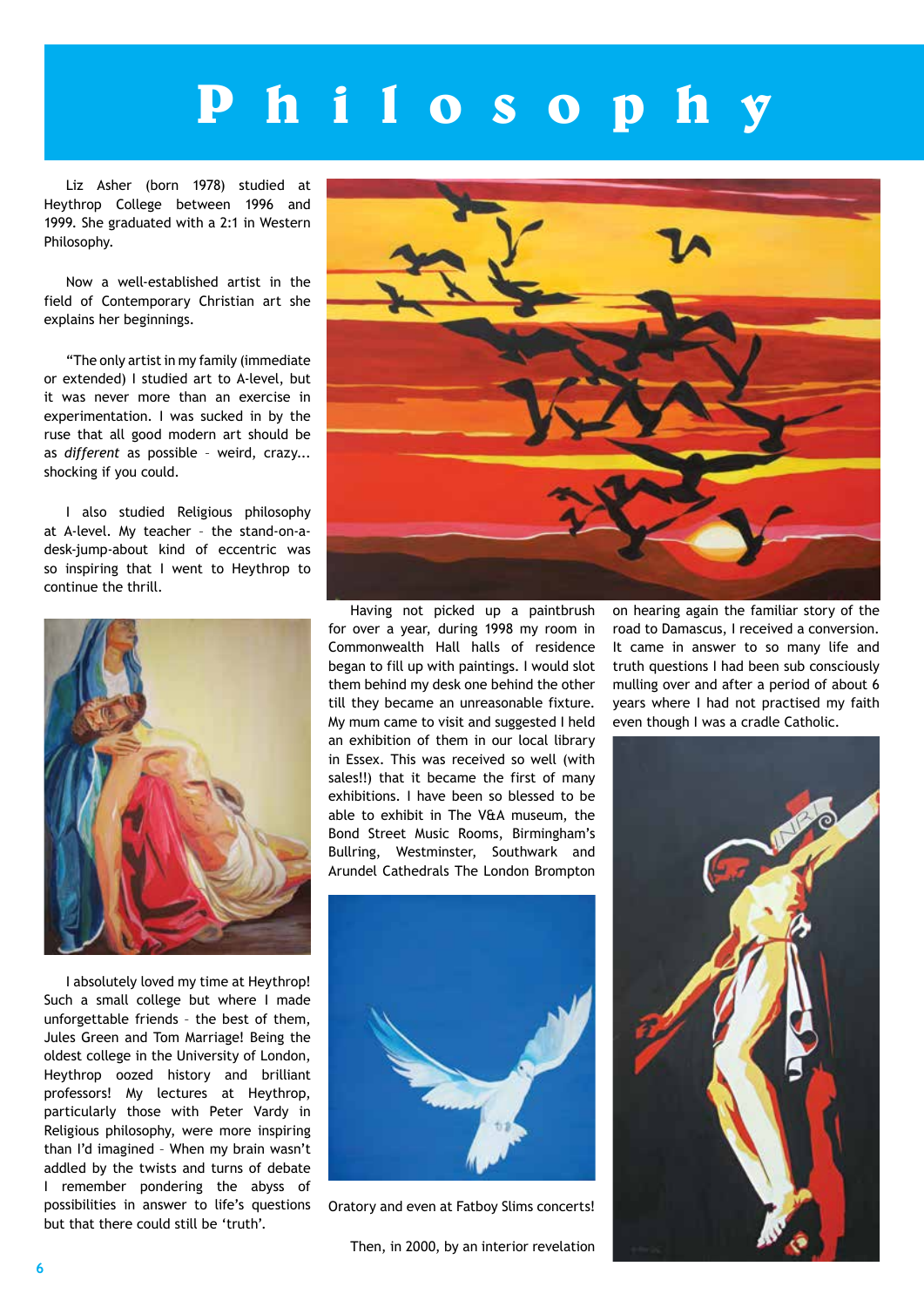#### **a n d A**



I set up my website that year and as I was compiling my work I noticed something peculiar – something subsequently noticed by many others. Across the years, my paintings had become less sombre, less dark and more hopeful – the subject matter, the colours, the movement in my paintings had all been developing like someone going through a conversion. It made me realise the truth behind the belief that an artist always puts themselves into their work.



10 years after my conversion I felt called to stop my (dwindling) secular work

completely. Then I read Pope John Paul II's 'Letter to Artists' which moved me immensely and made so much sense. John Paul urges all artists to express beauty in their work in order to bring people to God. All things beautiful come from God and those with the gift of artistic creation – in whatever form it takes- have a duty to their creator to express beauty in and to the world. This notion is so far from the secular idea of what makes brilliant modern art -the grotesque featuring regularly- but I wanted to respond to Pope John Paul's letter; I wanted to do something *different*!!"

My time at Heythrop not only gave me debating skills second to none (very useful in my chosen career as a probation

officer in court for some years!) but was an essential component to my spiritual health I think. I never expected that!"

Liz moved from London to Essex, to South Africa and is now living in West Sussex with her husband and three children. A permanent e x h i b i t i o n of about 15 selected works are on display at Wonersh Seminary near Guildford. Liz designs stained glass windows as well as paints.

Exhibition information and Liz's online gallery can be viewed at www.lizasher. com



Liz's works, clockwise from far left:

The Deposition Flock of Gulls Angels Adoring Inspiration to the Word 'Father Forgive them' Lord of All Descent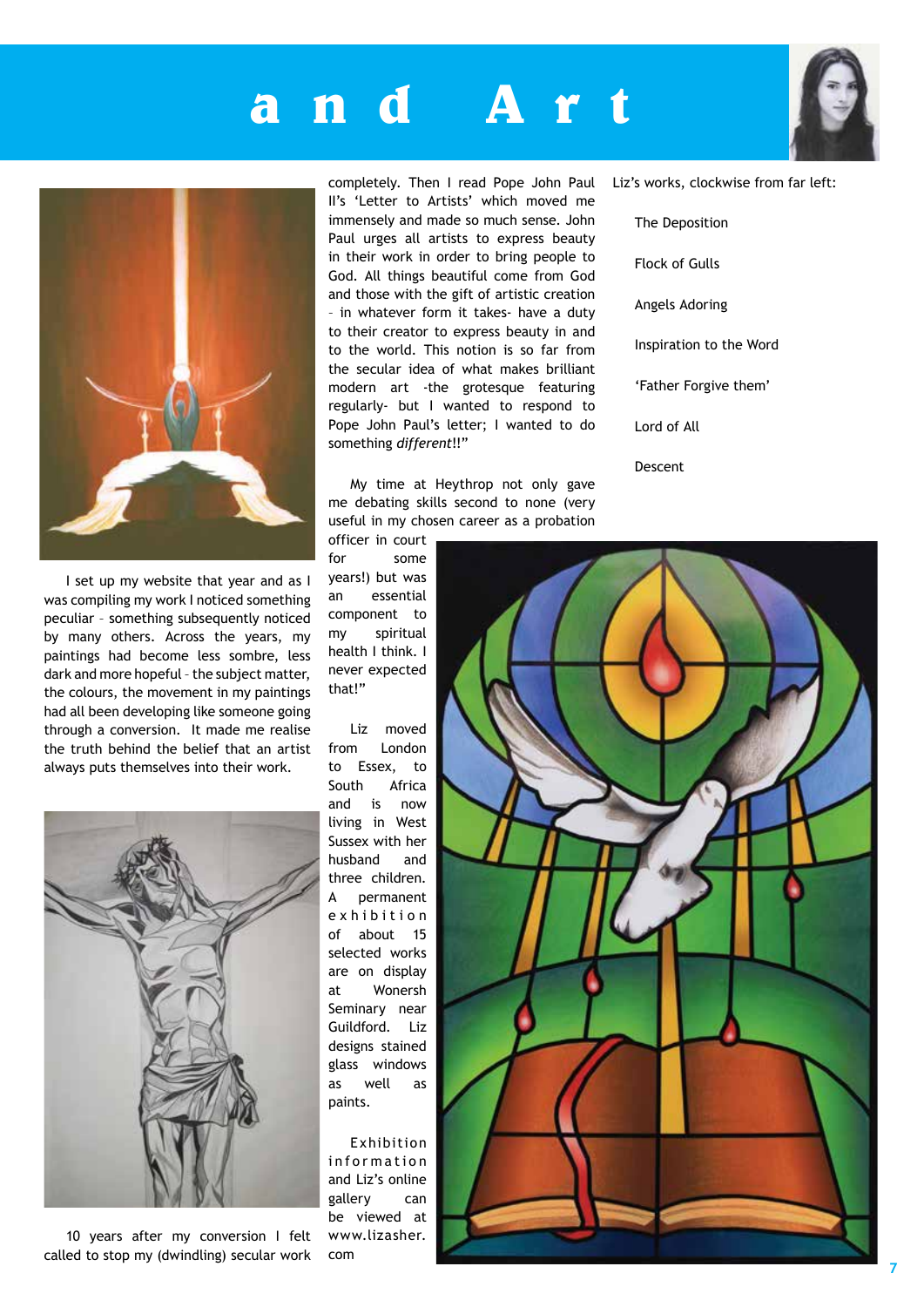### **Film Review: The Gospel of Us**

In April 2011, over three days beginning on Good Friday, the town of Port Talbot in South Wales came together to stage The Passion through the streets with Michael Sheen as their Jesus-like figure. A year later, those three days of drama have been turned into a two hour film. The locals became the cast, crew and heroes of it and for this reason the film never feels 'acted' but instead harrowingly and stunningly real. It is hard for me to describe the film as I would not do its uniqueness justice – I have never seen anything quite like it. The editing style itself will stay with me before I can even think about Sheen's magnetic presence as 'The Teacher' who, much like the Jesus of the gospels, attracts and repels the crowd in equal measure.

The setting of The Passion revolves around the fictional story of a battle that Port Talbot is fighting. Authoritarian forces have taken over and a ruthless, sinister corporation is in control, called ICU. They are after the town's resources and a company man clashes with a suicide bomber on the beach. What could have been a bloody massacre is saved by a softly spoken loner who tells us later that he is here 'to listen' (The Teacher). He is a local man, who disappeared 40 days earlier, who has lost his memory. ICU seek to get rid of him since he is a trouble maker. The biblical parallels are at this point clear – certain figures are representative of the names we associate with the Easter story.

At the screening I went to, Director Dave McKean and writer (of the book it was based on) Owen Sheers were present for a Q&A session post show, which offered great insight into the making of the film and how the project began via National Theatre Wales. Sheen, whose home town is Port Talbot, had wanted to do a secular response to The Passion – secular maybe, but the journey one is taken on through the film takes one into a sphere that is not of the everyday and yet the film is for everyman. The secular symbolism in the film is so profound, such as the sharing of Sheen's sandwiches with some people who have started to follow him, and the conversation with his earthly dad, a roofer, about the value of a broken slate, is so striking, it made me feel that once I walked outside the cinema I would quite easily find the divine in just about anything. The film is an achievement in film making, acting and meaning, but Christian viewers may find it even more faith affirming (though it does not set out to do this) because of what it does

implicitly – I will take time to explain this.

At one level, the film is an example of the omnipresence of technology in our lives and how this has had both a disturbing and creatively good impact on our lives. McKean didn't anticipate the intrusion of phones of the 'crowd' in his face whilst he was trying to film and the filming of people filming with their phones adds a huge dynamic to the film because it then becomes a mirror in which society can look at itself. It is not a film about 'how Port Talbot staged The Passion' – it is a record of the three days of a man on a journey, unrehearsed. It overwhelms Sheen at one point – again, this is all recorded and shown in the film, who asks a man in the crowd why he is filming him on his phone (the man is being filmed filming – if that makes sense) and the man replies because he wants to be here. Sheen replies, as Sheen, 'then be here'; 'be here with me'. What may have been seen as intrusive (a mobile phone) actually becomes a catalyst for the theme of the film and of Easter – be here, be present. The phone is a vehicle for asking us, are we present in this world to witness what is happening – do we relate to each other in a society of virtual reality where you can have a relationship involving no relating (the internet and phone)? How brilliant the film is in using technology to record the last three days of this man's life but at the same time using the very vehicle that has made the film what it is, to turn the phenomenon of technology on its head: beware of who and what your master is when looking for meaning in life.

I hope I am enticing you to see this film. It is truly modern and yet timeless (like the gospels whether you are believer or not) because it is a story and a story told with all the truth of human emotion. It is also timeless because of its take on who The Teacher is. This you begin to see at the end of the film through a sequence of shots of Michael Sheen which he shot himself, whilst in isolation. They indicate isolation, brokenness and loneliness – I can't say more for fear of spoiling the film, but all human life is here. And it is these themes that are continual through the film linked through the one main theme of memory. Sheen collects a core group of followers in the lead up to the Crucifixion who he 'rescues' – the first one in a very obvious way in the shape of a suicide bomber. All, like him, are struggling with some element of their past, often because they can't remember or work out what went wrong – the film at these points – via each one's story, is fractured and disturbing with dream-like sequences. The power of the film's editing at these moments reflects the

state of the characters' minds so you're not only seeing the power of the locals' acting but the structure of the film illustrates this (McKean has a background in graphic design, illustration, sculpture and music and this is all evident by the way he's made the film). Again, the deeper meaning is always there, Sheen says at one social gathering, to his lost yet found friends, 'we find ourselves in each other'. It is through pain (both physical pain in mind and body in the here and now, and painful memories) that peace, understanding and often resolution can be found.

The importance of the play on words 'ICU' become clear – all those who follow Him, see him. He says to the suicide bomber 'I see you' – you are found because you have been seen and through being seen, you see this Jesus-like figure and ultimately see yourself. The underlying spiritual truths are heartbreakingly moving.

For me, it is not a 'made' film – it is one that evolves as the viewer's response grows through it. Port Talbot was clearly sucked into the world of the play and if the crew just set out to give a secular response they have achieved a lot more. This is most evident in the Crucifixion when the crowd become 'the mob' just by virtue of wanting to see Sheen and at those moments in the film, Owen Sheers spoke of the strange moral vacuum – Sheen is violently beaten, away from the crowds but the crowd watch on big screens – people are still filming the whole event on their phones which can be seen as disgusting and when this is continued at the actual Crucifixion you feel it is then simply wrong, and yet the artistic effect of the Dalilike Christ hanging above Port Talbot with the thousands of camera phones flashing looks like stardust, and the blood and screaming of the event has transpired into a mystical spectacle.

The longer the film stays in my mind, the more metaphors and truths about life walk into my mind. Port Talbot is in a battle for its life as the film opens, a battle for its identity – it is a town scarred by the M4 motorway – this is its story, its 'mark', or a blot on the landscape (it appears in one of the dream sequences as 'the monster with stone legs'), and the town is desperate to 'reremember' itself. To say The Teacher takes on the scars of the motorway in his bearing of another kind of monster (the cross) is not taking the symbolism too far, because human kind essentially looks for identity and if this is being taken away, people feel desperate and perform actions which don't make sense. It is not for nothing that the words 'I Am' are uttered in the film, the full meaning of them and the context in which they were said continues to resonate days after viewing the film.

**Anna Wheeler**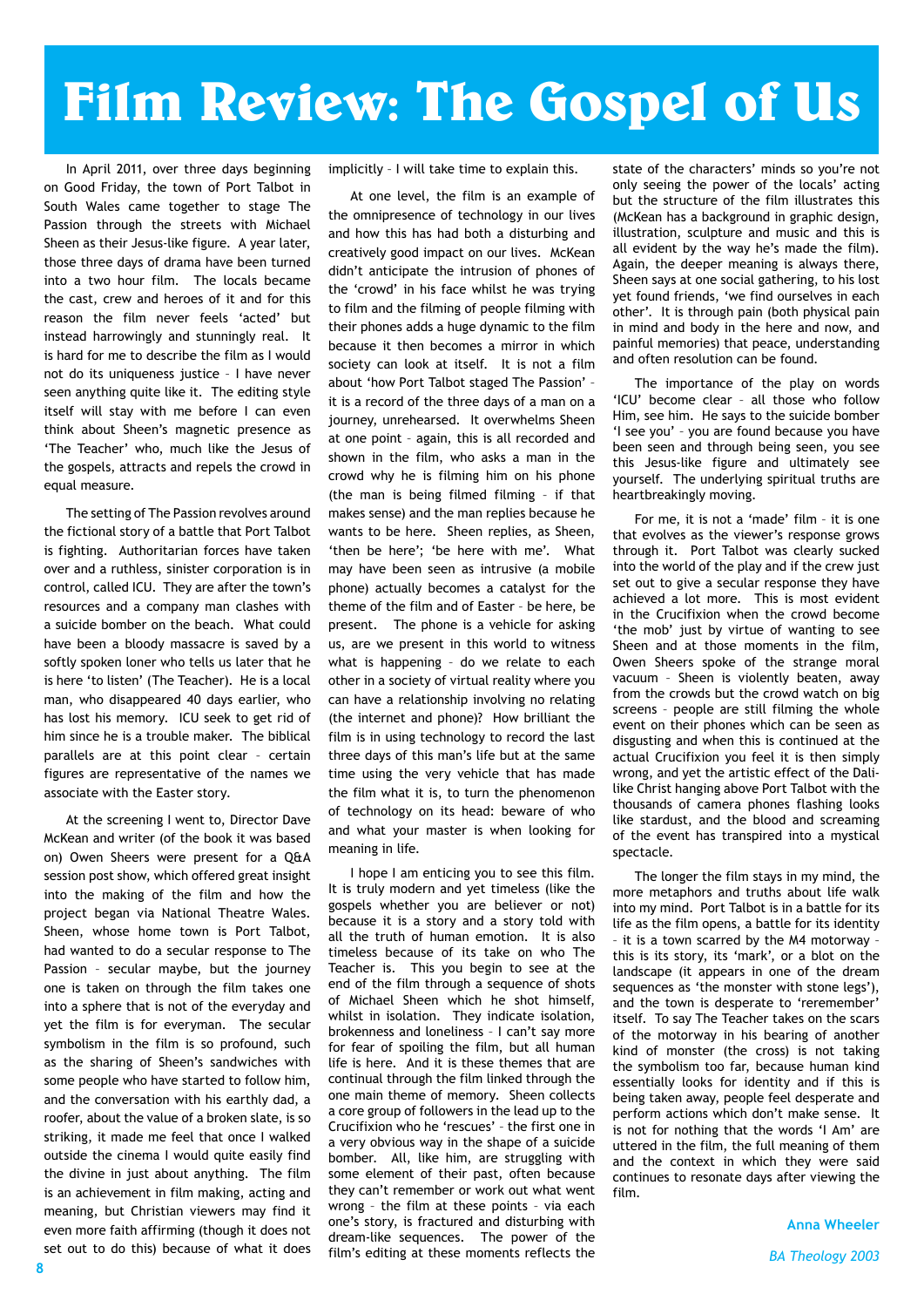### **From Russia with Blessings**

I paid a visit to Russia last autumn and a very patient and, as it turned out, diplomatic, friend and I spent a day visiting some of the beautiful churches in the picturesque countryside around Moscow. We chanced across one particular church, different from all others. It was obvious from the very moment that we stepped inside that it was distinctive. Somehow the smell of it, which I think was the faintly cloying odour of antique wood, suggested that there was something slightly archaic in its design. The floor was of wood, not stone, and the icons were of a traditional, Byzantine, non-realist style. Every single one of them depicted a saint lifting up his or her hand in blessing, each, visibly, with two fingers outstretched. This was a church of the Old Believers.

The picture above is of Countess Morozova being dragged off to Siberia for the sin of crossing herself with two fingers instead of three. In the late 17th century, reforms were introduced which were not welcomed by all. The reforms included a change in the spelling of the name of Jesus, the direction in which processions proceeded, new forms of iconography, the shaving of beards (perhaps a general culture change rather than a church one) and, crucially, the injunction to use three fingers for crossing oneself.

Those who rejected the reforms became known as the Old Believers and were persecuted for two hundred years.

This explains, perhaps, the rather cool reception that we got when entering the church. My Russian friend talked to the lady (apparently guarding the entrance at every church or museum are always one or more middle-aged ladies. Many of them seem trained in intimidation techniques). She said that we could not go any further into the church than where we were standing. My friend asked why and was told that it was because we were not members of the group. My friend, he told me later, said that I was an Anglican (I'm not), belonging to a religion headed by a monarch (a cunning sales pitch appealing to the lady's sense of tradition), definitely not one of those Roman Catholics (I am) and could I not be allowed to enter the church please? "Ah", she said, "but here's the question. Does he cross himself with two fingers or with three"?

I dared not cross myself at all. I didn't know how the lady would react to someone crossing themselves with four fingers.

#### **Gerard Russell**

*MA Philosophy of Religion, 2006*



#### **Theology and Faith: Interactions and Challenges**

The Heythrop Masters Theology Symposium is held annually, particularly aimed at current and recent graduates in theology. The event was the brainchild of Rev Dr Martin Poulsom, convenor of the BA and MA theology programmes, to provide a forum for discussion of topics arising from recent theology dissertations. Now in its fourth year, the format is well established. Papers are presented by recent graduates from Masters study in theology at Heythrop, based on work they presented in their dissertation. Martin selects the programme, focusing on dissertations judged by the examiners to have been of excellent quality. Presenters are asked to outline some aspect of their work for 20 minutes, followed by questions and audience discussion.

This year's symposium was held on 16 June 2012, on the theme of 'Theology and Faith: Interactions and Challenges'. Narrowing a 15,000 word dissertation into a 20 minute slot has proved a challenge for many a speaker over the years, but this year all the presenters managed to keep more or less to time. Thoughtful questions presented their own problems, but showed that ideas had not become too garbled by compression, and vibrant audience participation demonstrated the interest in this approach to serious work. As a by-product, every year the programme impresses, illustrating Heythrop's engagement with a broad intellectual spectrum, and unveiling the innovative subjects being studied at Masters level. This year was no different, as the titles show:

'**Can war be justified? A critical examination of three recent writers on the just war tradition**', presenter John Hamilton

'**Philanthropy – searching for theological perspectives**', presenter Christina Parry

> '**Schillebeeckx on God's offer of salvation and the response of the Christian**', presenter Tim Wright

> '**As Christ so we – reading Miroslav Volf using Kathryn Tanner's non-contrastive principles**', presenter Joanne Rule

> '**The obedience of faith: Newman on revelation and reason in Catholic theology**', presenter Jamie Callison

> Why not come along next year, and be intellectually challenged?

> If you'd like to be added to the mailing list, drop Martin a line at m.poulsom@ heythrop.ac.uk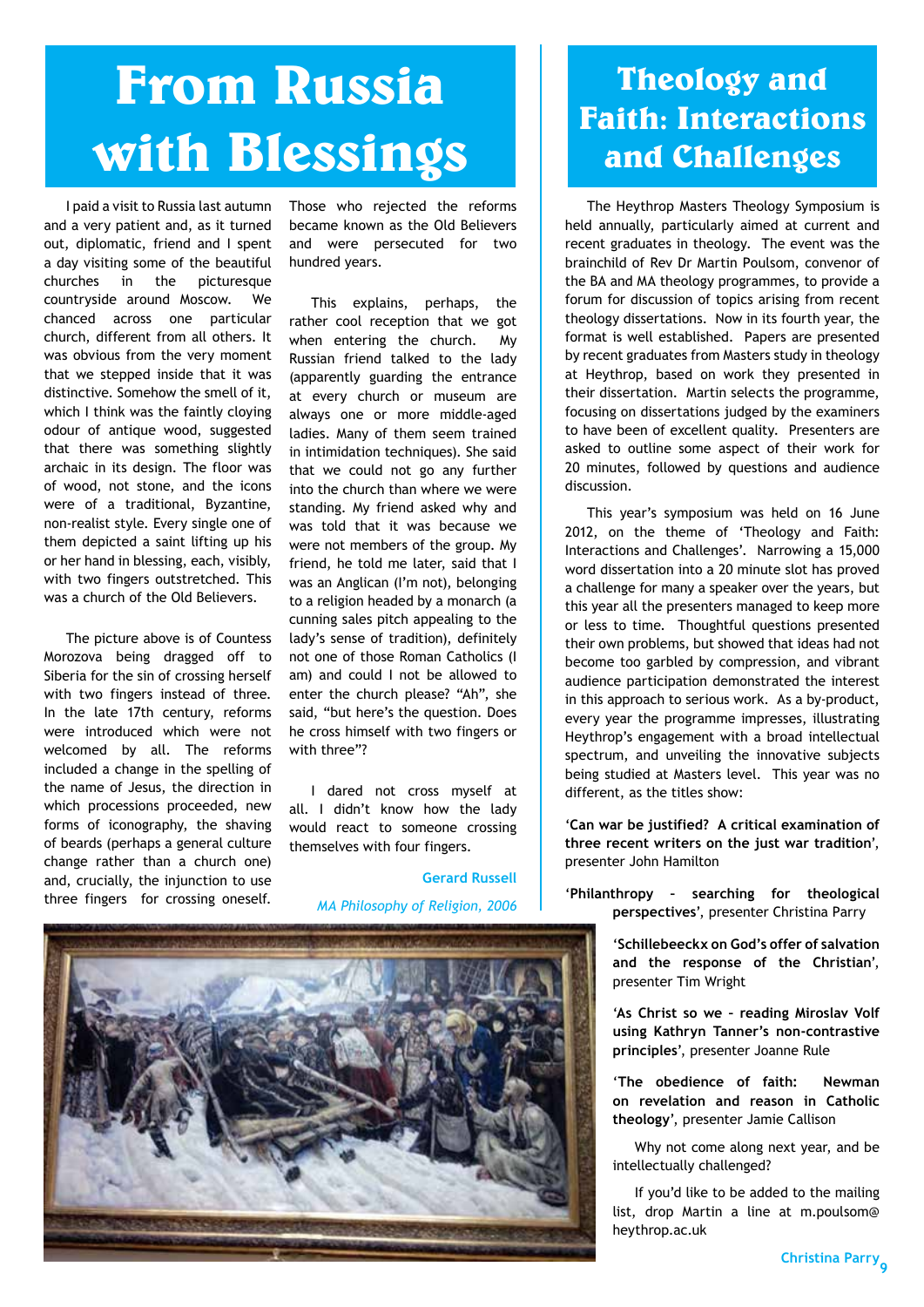Various staff and alumni of Heythrop College have published works over the past months, and below and opposite we hightlight a number of these recent publications. If you know of any others which we haven't mentioned, please let the editor know and reports will be included in the next edition.

#### **Apollinarius' Christology**

The thesis is developed by a comparative analysis of two groups of Christological texts written by Apollinarius of Laodicea, as found in Lietzmann's 1904 edition. The Introduction offers a review of modern scholarship. Previous interpretations disagree and are variously less than successful in accounting for the textual material, but they assume the consistency of Apollinarian thought. Chapter One looks at the bases for this assumption, noting several indications of inconsistency, not least Rufinus' testimony and Lietzmann's (discounted) hypothesis that Apollinarius' Christology changed, as evidenced by the shift from 'dichotomic' to 'trichotomic' terminology. The language of sunthesis prominent in the 'dichotomic' texts, seems largely absent in the 'trichotomic' writings, which prefer to speak of the Word's 'assumption' of flesh. In Chapter Two an analysis of the 'dichotomic' texts shows that a 'compositional' conception of unity is basic to Apollinarius' Christology, but that an 'assumptional' conception is co-present, especially where Apollinarius finds it necessary to qualify his 'compositional' thesis. Chapter Three 'reconstructs' the Apodeixis, Apollinarius' main 'trichotomic' work, from Gregory of Nyssa's commentary in the Antirrheticus.

Chapter Four delineates the different type of Christology (and anthropology, predication and soteriology) found in the Apodeixis, identifying its basic idea as 'the divine proslepsis of flesh'. Chapter Five looks at the other 'trichotomic' documents, showing that (with one exception) they all advocate the same type of Christology as the Apodeixis. Conclusions are drawn in Chapter Six: (A) In Apollinarius' dogmatic writings we find more than one unitive conception informing two distinct Christological doctrines. (B) From what is known of these writings' circumstances it is possible to sketch the process of a genuine development in Apollinarian doctrine. Chapter Seven considers the significance of these conclusions in respect of (1) the argument between Apollinarius' disciples, (2) Apollinarius' position vis-àvis 'Alexandrine' 'Orthodoxy' and (3) the modern interpretive disagreement.

ISBN 978-1-257-75976-7

#### **Endorsements**

"T.J. Carter's work provides a fresh and thorough look at the whole body of fragments of the works of Apollinarius of Laodicea, not simply another summary account illustrated by selective quotations. He presents what can be learned of the Fragments' historical and theological contexts, offers exegeses of the texts individually, and as a whole, and reviews Apollinarian scholarship in its most thorough analysts, especially Voisin, Grillmeier, de Riedmatten and Mühlenberg. The tour de force is his work on the Apodeixis, unravelling all its contortions in Gregory of Nyssa's Antirrheticus."

Dr F J Laishley SJ

Heythrop College, University of London

'"This is a very thorough and thoughtprovoking thesis."

Dr Anthony Meredith SJ

Heythrop College, University of London

**Timothy J. Carter**

*BD, PhD*

#### **Cosmic Prayer and Guided Transformations**

This book presents a realistic and thoroughly spiritual outlook upon the entire created reality. It lets us envisage that various created entities are participant in a relationship with God that becomes increasingly one of an intimate personal quality: that is, a relaionship of love. It thus invites dicernment that the universal reality is valuable in its own right and not only as a good for the use of humanity. Drawing mainly upon Scripture, ancient writersas well as contemporary natural sciences, this book encourages the reader to perceive human salvation not as a lifting of humanity out of creatioi, but

as a transformation into God's presence in the midst of the wider created orer. It shows that Christian faith at its bestdoes not exclude the wider creation but provides us with insight and hope for a harmonious being-in-God that is includive of creation. It shows thatr Christian faith can be a response that helps overcome the ecological crisis.

**ISBN: 978-1-61097-860-6 Published by Pickwick Publications**

> **Robert Govaerts** *BD 1993-'96*



I have recently published a new book **The Path to Your Door: Approaches to Christian Spirituality** (London and New York: Continuum, 2011). It was at Heythrop that my academic engagement with Christian spirituality really began so the college definitely played a part in making the writing of it possible.

**The Venerable Dr Ellen Clark-King**

*MA Christian Spirituality 1997-99*

Archdeacon of Burrard and Priest Associate Christ Church Cathedral, Vancouver, Canada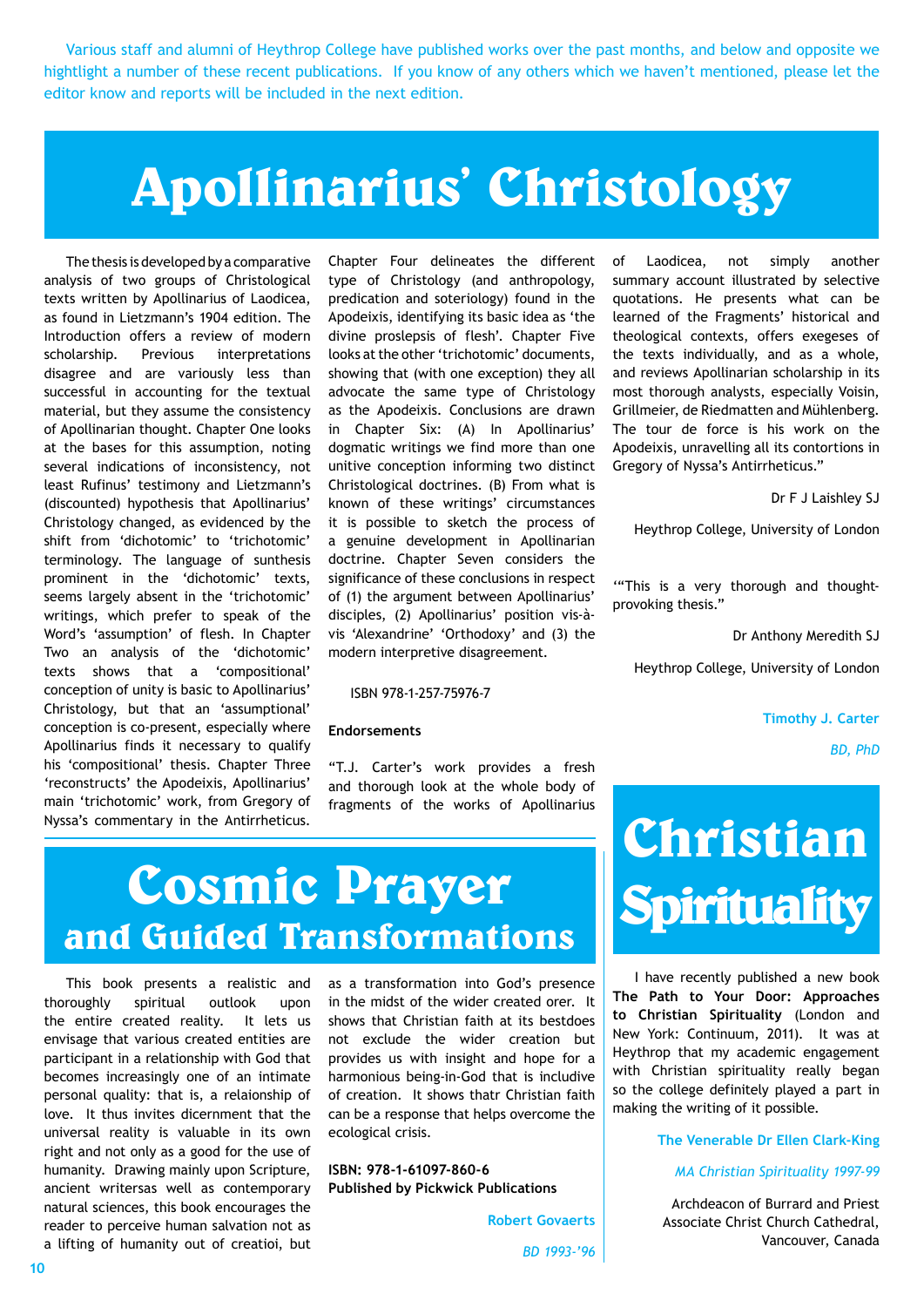# Christ<br>our morning star

THE AR T AND INSP IRATI ON OF SIEGER KÖDER

#### $\overline{M}$  and  $\overline{L}$ **Magdalen Lawler SND**, MTh Pastoral Theology 1987-88

The Church's ancient hymn of Easter praise addresses Christ as the Morning Star – an image that heralds the hope of a new day. Scriptural and artistic depth within 16 of Sieger Köder's paintings, three of which have not previously been published in the UK.

9781904785613 | 16613 | 84pp £7.99 PB |

This is a stunning piece of work. The extraordinary colours of the palate of Sieger Köder as he contemplates the mysteries of Scripture are brilliantly enhanced by the sensitive text of Magdalen Lawler.

**In a world that is starting to rediscover how much it stands in need of God, this work will be just the thing for those who are looking for the mystery that lies at the heart of life and at the heart of humanity.**

The poems of Tom McGuinness make an excellent counterpoint and are subtly displayed.

This book should be attentively read, and its pages contemplated in rapt silence.

9 781904 785613

*Amen*

OUR

STA

Nicholas King SJ, *author and New Testament scholar*

BOOKS & MEDIA *www.pauline-uk.org*





The Art and Inspiration of Sieger Köde<br>Magdalen Lawler

BOOKS & MEDIA *www.pauline-uk.org* marketing@pauline-uk.org